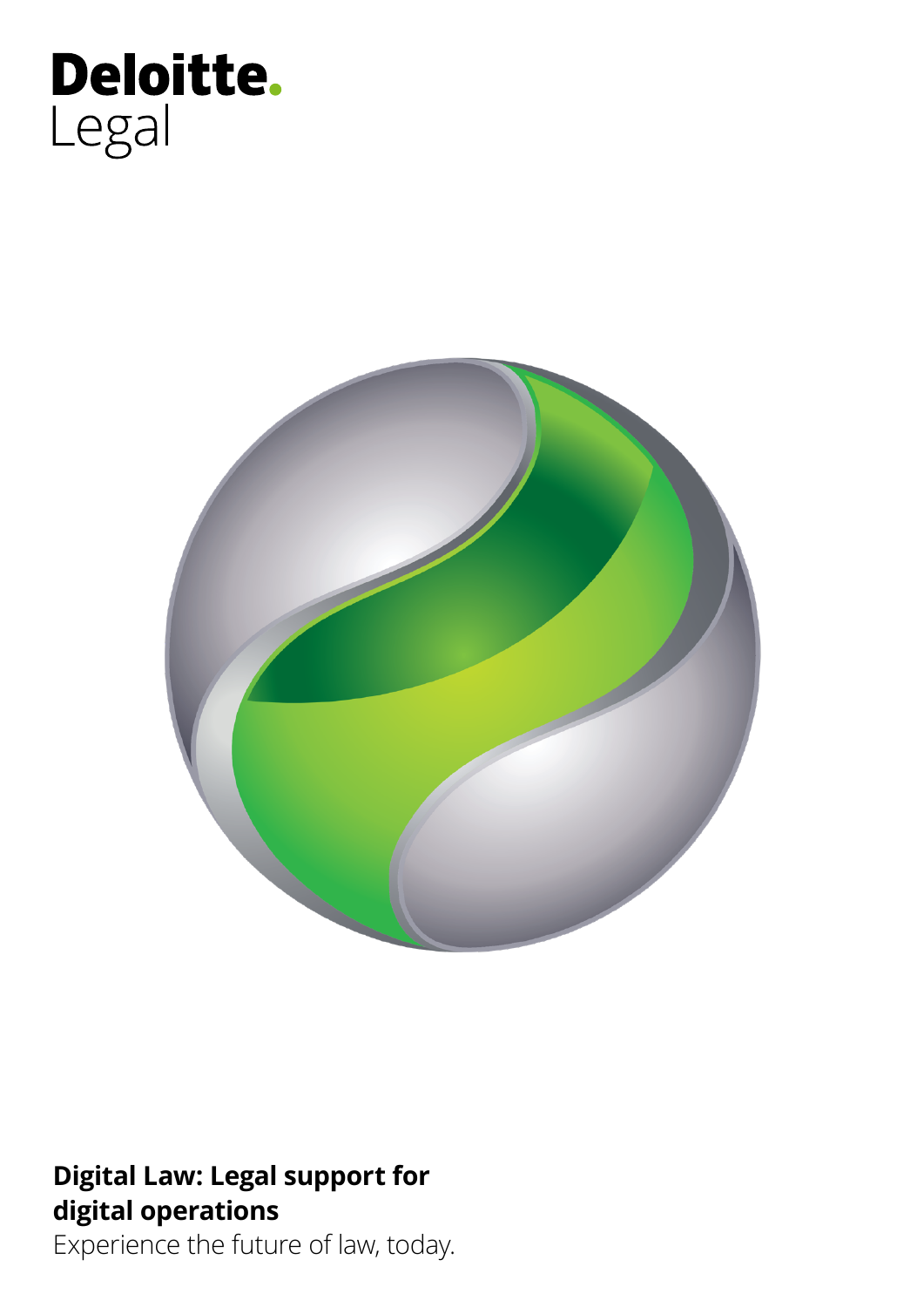## **Helping clients navigate the law in an increasingly connected world**

The Internet of Things, robotics and artificial intelligence (AI), blockchain, big data, the cloud and 3D printing. Technologies are evolving at a rapid pace and, as a result, organizations large and small, private and public, are fundamentally rethinking how they operate.

Digital disruption has already created valuable opportunities for businesses and the public sector, and the rate of change will only increase. We are seeing emerging markets, alternative business models and new channels, as well as different ways of working.

Organizations are becoming more agile and efficient. At the same time, however, doing business is becoming more globalized and complex due to collaborative ecosystems, working in the cloud on technology platforms, and enhanced regulatory activities around the globe.

For businesses, opportunities and challenges lie in growth and innovation, as well as improving operational efficiency.



# **The digital landscape**

- **• Digital business models** vertical business-to-business-toconsumer (B2B2C) platforms, digital market penetration and data monetization
- **• Omni-channel management** seamless integration of customer channels (digital first), customer journey personalization
- **• Digital product innovation** including launch of incubators and accelerators with external partners from different industries

## **Growth and innovation Operational Exercise Article Constant Constant Constant Constant Constant Constant Constant Constant Constant Constant Constant Constant Constant Constant Constant Constant Constant Constant Consta**

- **• Platform integration** harmonization/integration of IT networks, global/centralized intellectual property (IP) approaches with accompanying unprecedented cyber risks
- **• Lean operations** radical shared-service approaches across countries, less focus on non-core activities, partnership models (ecosystems)
- **• Cloud computing/business process outsourcing** outsourcing non-core activities to remain competitive, adopting cloud-based services

## **Technology is setting the tone: Lawyers must think and act differently**

Change brings challenge. Increased globalization caused by the internet and disruptive technologies has transformed laws and contractual mechanisms and led to greater regulation. The trends of 'platformification', establishment of ecosystems and partnering are inevitable. This unprecedented transformation has resulted in a complex legal environment where "old laws" apply to new situations and the implications of "new rules" are in flux. Lawyers must become the facilitators of these exponential changes with current and future legal solutions.

## **"Old laws" for new situations For example:**

- **•** How do we deal with data and record retention rules for the cloud at a global level?
- **•** What about contracting for B2B2C e-commerce models?
- **•** Who owns these new technologies and algorithms from an IP perspective?
- **•** Is IP law obsolete in an open society or is it the normative structure?
- **•** Should we explore different ways to protect trade secrets given the need to share knowledge and research for scientific advancement?

## **"New laws" in flux**

### **For example:**

- **•** How do we comply with more stringent rules around privacy and data (e.g., data localization), both locally and globally?
- **•** What about implementing EU copyright reform?
- **•** What about the extraterritorial application of US, EU and Asia-Pacific regulations regarding digitization?
- **•** How do we implement the OECD BEPS guidelines?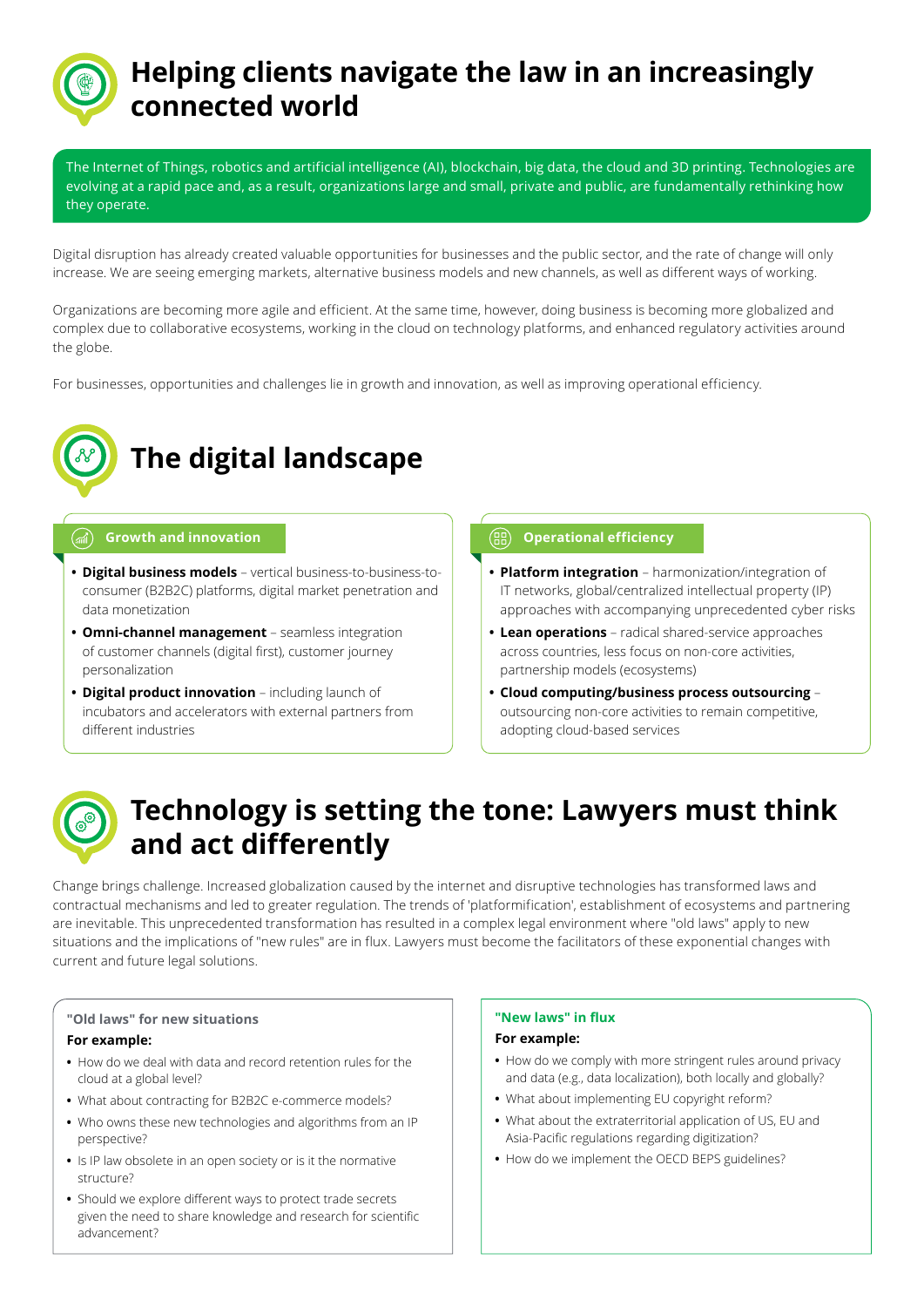- **•** The use of data (e.g., privacy and data protection, data retention, data monetization)
- **•** Cyber: internet and related technologies
- **•** Intellectual property, including patents, copyrights, trademarks, designs, database rights, domain name rights, and trade secrets.
- **•** IT contracting e.g., cloud computing (SaaS, PaaS, IaaS), algorithm ownership, software development and the establishment of digital platforms/ecosystem contracts
- **•** E-commerce, e.g., online/long distance selling agreements, e-signatures, e-invoicing and consumer protection rights
- **•** The legal implications of new technologies such as AI, 3D printing, blockchain and the Internet of Things
- **•** Legal aspects of IP tax implications



## **Pioneering. Inspiring. Staying ahead of the competition**

We operationalize the law by helping our clients realize their digital ambitions and overcoming digital challenges by guiding them through the old and new legal landscape.



### **Our approach**

Our practice is growing and our digital law offering will continue to be tailored for the current and future marketplace. We combine our Legal and Regulatory capabilities with other Deloitte businesses such as Consulting, Audit, Risk Advisory, Financial Advisory, and Tax to create an integrated, holistic approach.

#### **What we do**

Our operations may be global, covering jurisdictions and regions across the world, but our focus is local. We tailor our services to every client's specific risks and challenges.

#### **Our delivery:**

Within our Digital Law approach we integrate three legal domains by setting up multi disciplinary teams.

#### **Our team focuses on:**

- **• Contract laws and private laws** including cloud, outsourcing and smart contracts
- **• Mandatory laws and regulations** cyber, IT, e-commerce and related regulatory aspects around privacy and data protection, and e-commerce
- **• IP laws & trade secrets** related to data, cyber, IT and e-commerce and cloud, e.g., copyright, patent and trademark laws, legal aspects of IP taxation (e.g., OECD BEPS and Digital Value Chain Alignment)

Support can range from expert advice to legal project management and automated solutions.

## **How Deloitte Legal can help**

#### **Example projects include:**

- **•** Designing the legal set-up of B2B2C platforms in different industries
- **•** Advising on an omni channel management collaboration between Telco and logistics company
- **•** Developing a privacy and data protection chatbot with a teaching hospital
- **•** Providing legal and regulatory advice regarding several AI and blockchain projects
- **•** Advising on, negotiation and drafting cloud contracts
- **•** Developing global legal and regulatory frameworks with managed RegTracking services for several industries (e.g., FSI, TMT, Life Sciences and Health Care)
- **•** Advising on strategic IP management in digital environment for Tier 1 banks deploying IP analytics tooling
- **•** Identifying and structuring intangibles, e.g., according to OECD BEPS DEMPE functions
- **•** Setting up Privacy & Security governance
- **•** Advising on new data driven business models (data monetization)